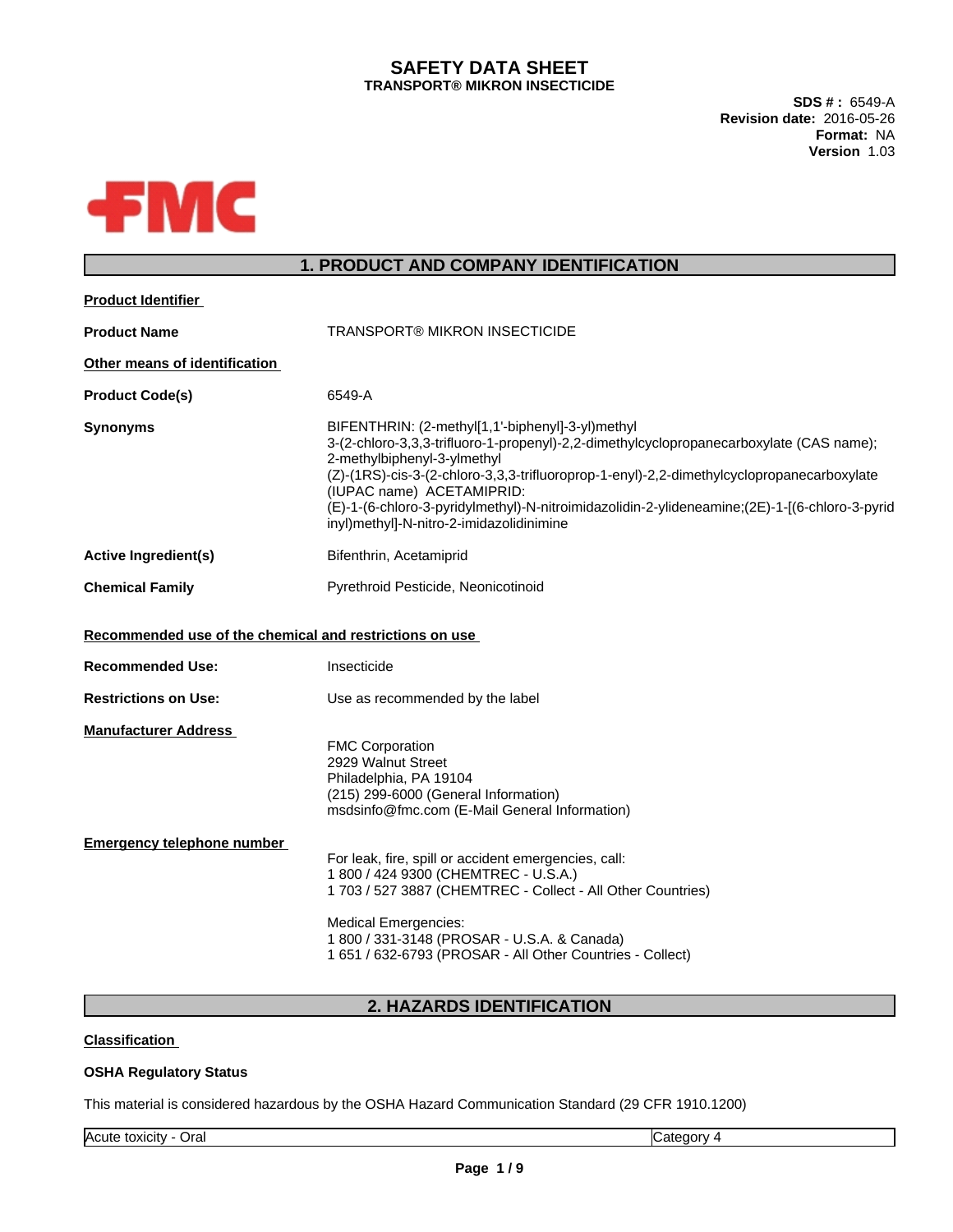# **TRANSPORT® MIKRON INSECTICIDE**

|                                                    | .<br>           |
|----------------------------------------------------|-----------------|
| Acute toxicity - Inhalation (Dusts/Mists)          | Category 4      |
| Carcinogenicity                                    | Category 2      |
| Specific target organ toxicity (single exposure)   | <b>Category</b> |
| Specific target organ toxicity (repeated exposure) | <b>Category</b> |

### **GHS Label elements, including precautionary statements**

## **EMERGENCY OVERVIEW**

| H332 - Harmful if inhaled<br>H370 - Causes damage to organs |                                                                       |
|-------------------------------------------------------------|-----------------------------------------------------------------------|
|                                                             | Danger                                                                |
|                                                             | <b>Hazard Statements</b><br>H302 - Harmful if swallowed               |
|                                                             | H351 - Suspected of causing cancer                                    |
|                                                             | H372 - Causes damage to organs through prolonged or repeated exposure |
|                                                             |                                                                       |

### **Precautionary Statements - Prevention**

P202 - Do not handle until all safety precautions have been read and understood

P260 - Do not breathe dust/fume/gas/mist/vapors/spray

P264 - Wash face, hands and any exposed skin thoroughly after handling

P270 - Do not eat, drink or smoke when using this product

P281 - Use personal protective equipment as required

### **Precautionary Statements - Response**

P321 - Specific treatment (see .? on this label)

P308 + P311 - If exposed or concerned: Call a POISON CENTER or doctor

P304 + P340 - IF INHALED: Remove person to fresh air and keep comfortable for breathing

P312 - Call a POISON CENTER or doctor if you feel unwell

P301 + P312 - IF SWALLOWED: Call a POISON CENTER or doctor if you feel unwell

P330 - Rinse mouth

# **Precautionary Statements - Storage**

P405 - Store locked up

### **Precautionary Statements - Disposal**

P501 - Dispose of contents/container to an approved waste disposal plant

### **Hazards not otherwise classified (HNOC)**

No hazards not otherwise classified were identified.

### **Other Information**

Very toxic to aquatic life with long lasting effects.

# **3. COMPOSITION/INFORMATION ON INGREDIENTS**

**Chemical Family** Pyrethroid Pesticide, Neonicotinoid.

| <b>Chemical name</b>  | <b>CAS-No</b> | Weight %       |
|-----------------------|---------------|----------------|
| <b>Bifenthrin</b>     | 82657-04-3    |                |
| Acetamiprid           | 135410-20-7   |                |
| Propylene Carbonate S | 108-32-7      | - 4 F<br>ם ו-כ |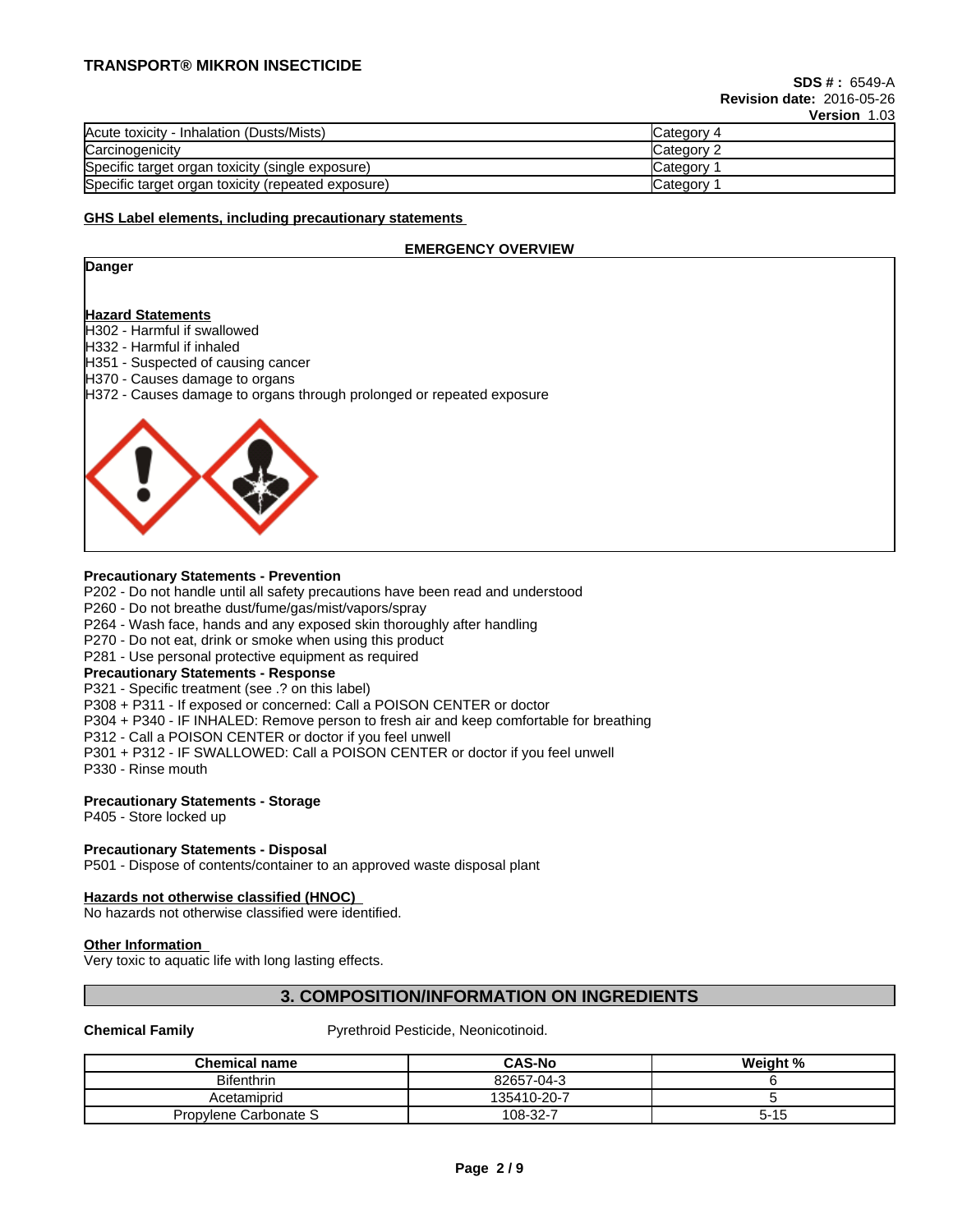Synonyms are provided in Section 1.

|                                                                                                            | <b>4. FIRST AID MEASURES</b>                                                                                                                                                                                                                                                  |  |  |
|------------------------------------------------------------------------------------------------------------|-------------------------------------------------------------------------------------------------------------------------------------------------------------------------------------------------------------------------------------------------------------------------------|--|--|
| <b>Eye Contact</b>                                                                                         | Hold eyes open and rinse slowly and gently with water for 15 to 20 minutes. Remove<br>contact lenses, if present, after the first 5 minutes, then continue rinsing eye. Call a poison<br>control center or doctor for further treatment advice.                               |  |  |
| <b>Skin Contact</b>                                                                                        | Take off contaminated clothing. Rinse skin immediately with plenty of water for 15-20<br>minutes. Call a poison control center or doctor for further treatment advice.                                                                                                        |  |  |
| <b>Inhalation</b>                                                                                          | Move to fresh air. If person is not breathing, call 911 (within the U.S. and Canada) or an<br>ambulance, then give artificial respiration, preferably mouth-to-mouth if possible. Call a<br>poison control center or doctor for further treatment advice.                     |  |  |
| Ingestion                                                                                                  | Call a poison control center or doctor immediately for treatment advice. Have person sip a<br>glass of water if able to swallow. Do not induce vomiting unless told to do so by a poison<br>control center or doctor. Do not give anything by mouth to an unconscious person. |  |  |
| Most important symptoms and<br>effects, both acute and delayed                                             | Central nervous system effects.                                                                                                                                                                                                                                               |  |  |
| Indication of immediate medical<br>attention and special treatment<br>needed, if necessary                 | Treat symptomatically. This product is a pyrethroid. If large amounts have been ingested,<br>the stomach and intestines should be evacuated. Treatment is symptomatic and supportive.<br>Digestible fats, oils, or alcohol may increase absorption and so should be avoided.  |  |  |
|                                                                                                            | <b>5. FIRE-FIGHTING MEASURES</b>                                                                                                                                                                                                                                              |  |  |
| <b>Suitable Extinguishing Media</b>                                                                        | Use CO <sub>2</sub> , dry chemical, or foam.                                                                                                                                                                                                                                  |  |  |
| Specific Hazards Arising from the<br><b>Chemical</b><br><b>Hazardous Combustion Products</b>               | Carbon oxides (COx), Hydrogen chloride, Hydrogen fluoride, Chlorine, Fluorine.                                                                                                                                                                                                |  |  |
| <b>Explosion data</b><br><b>Sensitivity to Mechanical Impact</b><br><b>Sensitivity to Static Discharge</b> | Not sensitive.<br>Not sensitive.                                                                                                                                                                                                                                              |  |  |
| Protective equipment and<br>precautions for firefighters                                                   | As in any fire, wear self-contained breathing apparatus and full protective gear.                                                                                                                                                                                             |  |  |
|                                                                                                            | <b>6. ACCIDENTAL RELEASE MEASURES</b>                                                                                                                                                                                                                                         |  |  |
| <b>Personal Precautions</b>                                                                                | Isolate and post spill area. Remove all sources of ignition. Ventilate the area. Wear suitable<br>protective clothing, gloves and eye/face protection. For personal protection see section 8.                                                                                 |  |  |
| Other                                                                                                      | For further clean-up instructions, call FMC Emergency Hotline number listed in Section 1<br>"Product and Company Identification" above.                                                                                                                                       |  |  |
| <b>Environmental Precautions</b>                                                                           | Keep people and animals away from and upwind of spill/leak. Keep material out of lakes,<br>streams, ponds, and sewer drains.                                                                                                                                                  |  |  |
| <b>Methods for Containment</b>                                                                             | Dike to prevent runoff. Absorb with earth, sand or other non-combustible material and<br>transfer to containers for later disposal.                                                                                                                                           |  |  |
| Methods for cleaning up                                                                                    | Clean and neutralize spill area, tools and equipment by washing with bleach water and<br>soap. Absorb rinsate and add to the collected waste. Waste must be classified and labeled<br>prior to recycling or disposal. Dispose of waste as indicated in Section 13.            |  |  |

# **7. HANDLING AND STORAGE**

Handling **Handling** Do not contaminate other pesticides, fertilizers, water, food, or feed by storage or disposal.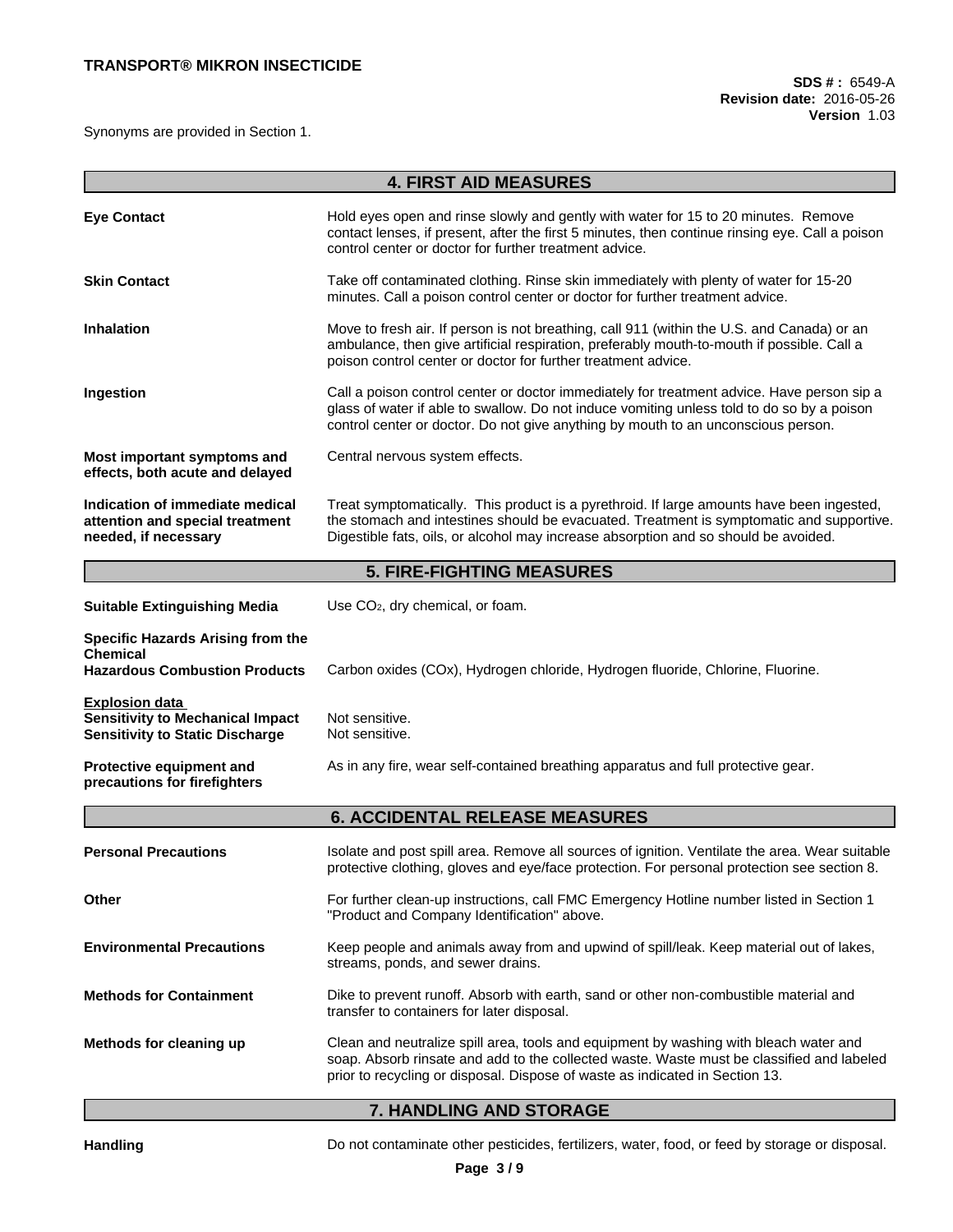| <b>Storage</b>        | Keep in a dry, cool and well-ventilated place. Keep away from open flames, hot surfaces<br>and sources of ignition. Keep out of reach of children and animals. Keep/store only in<br>original container. |
|-----------------------|----------------------------------------------------------------------------------------------------------------------------------------------------------------------------------------------------------|
| Incompatible products | Strong oxidizing agents. Strong acids. Strong bases.                                                                                                                                                     |

# **8. EXPOSURE CONTROLS/PERSONAL PROTECTION**

# **Control parameters**

This product, as supplied, does not contain any hazardous materials with occupational exposure limits established by the region specific regulatory bodies.

# **Appropriate engineering controls**

| <b>Engineering measures</b>                                           | Apply technical measures to comply with the occupational exposure limits. When working in<br>confined spaces (tanks, containers, etc.), ensure that there is a supply of air suitable for<br>breathing and wear the recommended equipment.                                                                                 |
|-----------------------------------------------------------------------|----------------------------------------------------------------------------------------------------------------------------------------------------------------------------------------------------------------------------------------------------------------------------------------------------------------------------|
| Individual protection measures, such as personal protective equipment |                                                                                                                                                                                                                                                                                                                            |
| <b>Eye/Face Protection</b>                                            | If there is a potential for exposure to particles which could cause eye discomfort, wear<br>chemical goggles.                                                                                                                                                                                                              |
| <b>Skin and Body Protection</b>                                       | Wear long-sleeved shirt, long pants, socks, and shoes.                                                                                                                                                                                                                                                                     |
| <b>Hand Protection</b>                                                | Protective gloves                                                                                                                                                                                                                                                                                                          |
| <b>Respiratory Protection</b>                                         | If exposure limits are exceeded or irritation is experienced, NIOSH/MSHA approved<br>respiratory protection should be worn. Respiratory protection must be provided in<br>accordance with current local regulations.                                                                                                       |
| <b>Hygiene measures</b>                                               | Clean water should be available for washing in case of eye or skin contamination. Wash<br>skin prior to eating, drinking, chewing gum or using tobacco. Shower or bathe at the end of<br>working. Remove and wash contaminated clothing before re-use. Launder work clothing<br>separately from regular household laundry. |
| <b>General information</b>                                            | If the product is used in mixtures, it is recommended that you contact the appropriate<br>protective equipment suppliers. These recommendations apply to the product as supplied                                                                                                                                           |

# **9. PHYSICAL AND CHEMICAL PROPERTIES**

# **Information on basic physical and chemical properties**

| Appearance                       | Liquid                             |
|----------------------------------|------------------------------------|
| <b>Physical State</b>            | Liquid                             |
| Color                            | No information available           |
| Odor                             | No information available           |
| <b>Odor threshold</b>            | No information available           |
| рH                               | 5.51                               |
| Melting point/freezing point     | Not applicable                     |
| <b>Boiling Point/Range</b>       | No information available           |
| <b>Flash point</b>               | 110 °C / 230 °F                    |
| <b>Evaporation Rate</b>          | No information available           |
| Flammability (solid, gas)        | No information available           |
| <b>Flammability Limit in Air</b> |                                    |
| <b>Upper flammability limit:</b> | No information available           |
| Lower flammability limit:        | No information available           |
| Vapor pressure                   | No hay información disponible      |
| <b>Vapor density</b>             | 1.064 g/mL $(8.89 \text{ lb/gal})$ |
| <b>Density</b>                   | 8.885 lb/gal                       |
| <b>Specific gravity</b>          | No information available           |
| <b>Water solubility</b>          | No information available           |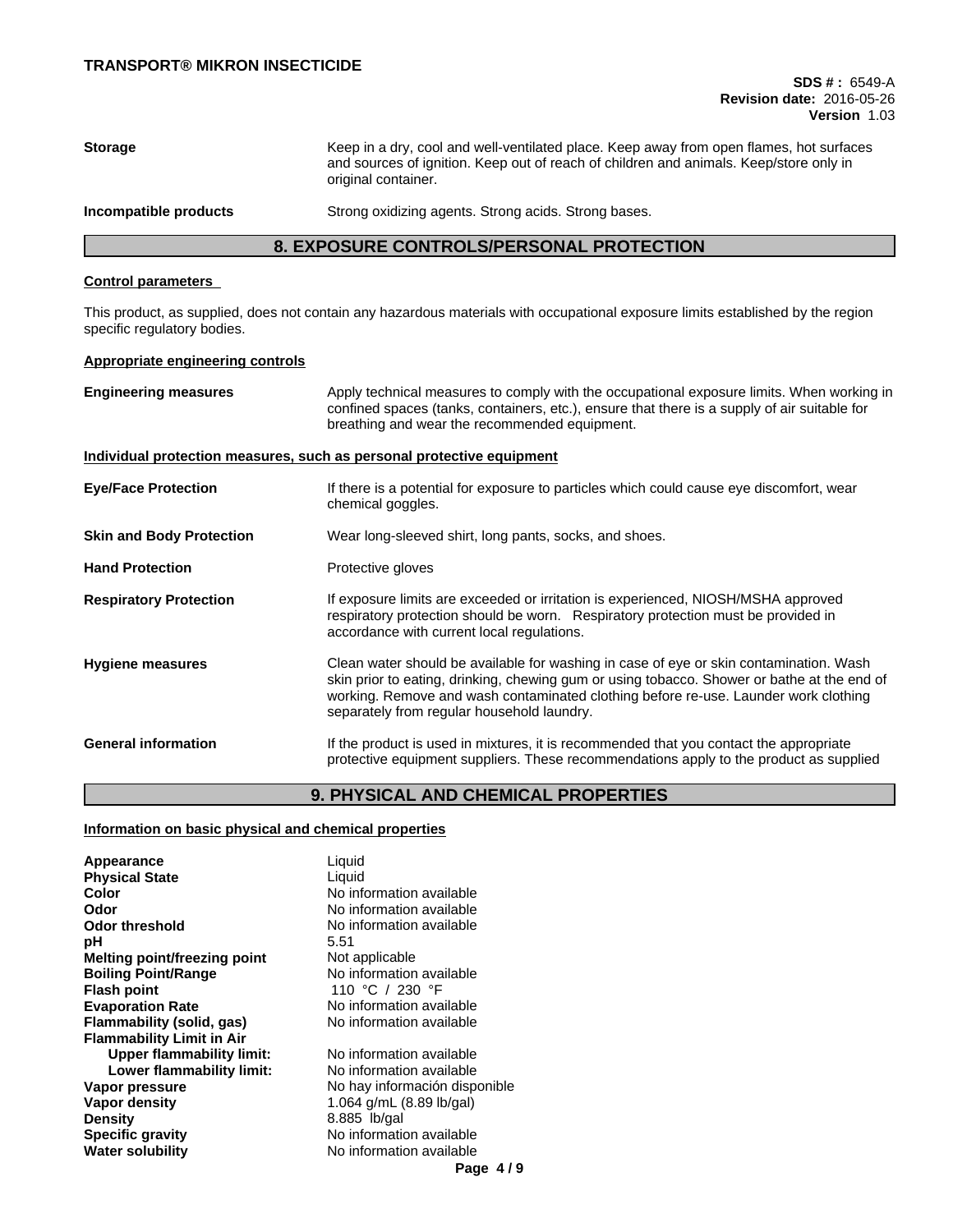## **TRANSPORT® MIKRON INSECTICIDE**

**Solubility in other solvents** No information available<br> **Partition coefficient** No information available **Autoignition temperature No information available**<br>**Decomposition temperature No information available Decomposition temperature**<br>Viscosity, kinematic **Viscosity, dynamic** No information available **Explosive properties**<br> **Oxidizing properties**<br>
No information available **Oxidizing properties**<br>Molecular weight **Molecular weight Molecular Weight** No information available<br> **Bulk density No information available** 

No information available<br>No information available **Viscosity, kinematic** No information available **No information available** 

# **10. STABILITY AND REACTIVITY**

|  | <b>Reactivity</b> |  |
|--|-------------------|--|
|  |                   |  |

None under normal use conditions.

| <b>Chemical Stability</b>                                               | Stable under recommended storage conditions. |
|-------------------------------------------------------------------------|----------------------------------------------|
| <b>Possibility of Hazardous Reactions</b> None under normal processing. |                                              |
| Hazardous polymerization                                                | Hazardous polymerization does not occur.     |

**Conditions to avoid**<br> **Conditions to avoid**<br> **Conditions**<br> **Conditions**<br> **Conditions**<br> **Conditions**<br> **Conditions**<br> **Conditions**<br> **Conditions**<br> **Conditions Strong oxidizing agents. Strong acids. Strong bases. Hazardous Decomposition Products** Carbon oxides (COx), Hydrogen chloride, Hydrogen fluoride. Chlorine. Fluorine.

# **11. TOXICOLOGICAL INFORMATION**

## **Product Information**

| Mildly irritating (rabbit).<br>Non-irritating.<br>Non-sensitizing<br>Large doses of bifenthrin ingested by laboratory animals produced signs of toxicity including<br>convulsions, tremors and bloody nasal discharge.<br>Delayed and immediate effects as well as chronic effects from short and long-term exposure<br>Bifenthrin: Long-term exposure caused neurotoxicity (tremors and impaired gait) in the early<br>exposure in animal studies, but tremors disappeared with continued exposure. Acetamiprid:<br>Prolonged exposure in animal studies caused nonspecific toxicity observed as decreases in<br>body weight and food consumption.<br>Bifenthrin, Acetamiprid: Not genotoxic in laboratory studies.<br>Bifenthrin: Weak treatment-related response for liver adenocarcinomas and benign bladder<br>tumors (lesion) in male mice. Acetamiprid: No evidence of carcinogenicity from animal<br>studies.<br>Bifenthrin: Causes clinical signs of neurotoxicity (tremors, impaired gait, excessive<br>salivation) following acute or subchronic exposure. Tremors disappeared with continued<br>exposure. Acetamiprid: Caused clinical signs of neurotoxicity (decreased locomotor activity,<br>tremors) in animal studies.<br>Bifenthrin: No toxicity to reproduction in animal studies. Acetamiprid: Reductions in pup<br>weight, litter size, viability and weaning indices; delay in sexual maturity endpoints.<br>Bifenthrin, Acetamiprid: Not teratogenic in animal studies.<br><b>STOT - single exposure</b><br>Causes damage to organs. See listed target organs below.<br>Causes damage to organs through prolonged or repeated exposure. See listed target<br><b>STOT - repeated exposure</b><br>organs below.<br>Bifenthrin: Central Nervous System. Acetamiprid: No specific target organ toxicity; the liver | LD50 Oral<br><b>LD50 Dermal</b><br><b>LC50 Inhalation</b>                                     | 1,035 mg/kg (rat)<br>$> 5,000$ mg/kg (rat)<br>> 2.2 mg/L 4 hr (rat) - Maximum attainable concentration (zero mortality) |
|---------------------------------------------------------------------------------------------------------------------------------------------------------------------------------------------------------------------------------------------------------------------------------------------------------------------------------------------------------------------------------------------------------------------------------------------------------------------------------------------------------------------------------------------------------------------------------------------------------------------------------------------------------------------------------------------------------------------------------------------------------------------------------------------------------------------------------------------------------------------------------------------------------------------------------------------------------------------------------------------------------------------------------------------------------------------------------------------------------------------------------------------------------------------------------------------------------------------------------------------------------------------------------------------------------------------------------------------------------------------------------------------------------------------------------------------------------------------------------------------------------------------------------------------------------------------------------------------------------------------------------------------------------------------------------------------------------------------------------------------------------------------------------------------------------------------------------------|-----------------------------------------------------------------------------------------------|-------------------------------------------------------------------------------------------------------------------------|
|                                                                                                                                                                                                                                                                                                                                                                                                                                                                                                                                                                                                                                                                                                                                                                                                                                                                                                                                                                                                                                                                                                                                                                                                                                                                                                                                                                                                                                                                                                                                                                                                                                                                                                                                                                                                                                       | Serious eye damage/eye irritation<br><b>Skin corrosion/irritation</b><br><b>Sensitization</b> |                                                                                                                         |
|                                                                                                                                                                                                                                                                                                                                                                                                                                                                                                                                                                                                                                                                                                                                                                                                                                                                                                                                                                                                                                                                                                                                                                                                                                                                                                                                                                                                                                                                                                                                                                                                                                                                                                                                                                                                                                       | Information on toxicological effects                                                          |                                                                                                                         |
|                                                                                                                                                                                                                                                                                                                                                                                                                                                                                                                                                                                                                                                                                                                                                                                                                                                                                                                                                                                                                                                                                                                                                                                                                                                                                                                                                                                                                                                                                                                                                                                                                                                                                                                                                                                                                                       | <b>Symptoms</b>                                                                               |                                                                                                                         |
|                                                                                                                                                                                                                                                                                                                                                                                                                                                                                                                                                                                                                                                                                                                                                                                                                                                                                                                                                                                                                                                                                                                                                                                                                                                                                                                                                                                                                                                                                                                                                                                                                                                                                                                                                                                                                                       |                                                                                               |                                                                                                                         |
|                                                                                                                                                                                                                                                                                                                                                                                                                                                                                                                                                                                                                                                                                                                                                                                                                                                                                                                                                                                                                                                                                                                                                                                                                                                                                                                                                                                                                                                                                                                                                                                                                                                                                                                                                                                                                                       | <b>Chronic toxicity</b>                                                                       |                                                                                                                         |
|                                                                                                                                                                                                                                                                                                                                                                                                                                                                                                                                                                                                                                                                                                                                                                                                                                                                                                                                                                                                                                                                                                                                                                                                                                                                                                                                                                                                                                                                                                                                                                                                                                                                                                                                                                                                                                       | <b>Mutagenicity</b>                                                                           |                                                                                                                         |
|                                                                                                                                                                                                                                                                                                                                                                                                                                                                                                                                                                                                                                                                                                                                                                                                                                                                                                                                                                                                                                                                                                                                                                                                                                                                                                                                                                                                                                                                                                                                                                                                                                                                                                                                                                                                                                       | Carcinogenicity                                                                               |                                                                                                                         |
|                                                                                                                                                                                                                                                                                                                                                                                                                                                                                                                                                                                                                                                                                                                                                                                                                                                                                                                                                                                                                                                                                                                                                                                                                                                                                                                                                                                                                                                                                                                                                                                                                                                                                                                                                                                                                                       | <b>Neurological effects</b>                                                                   |                                                                                                                         |
|                                                                                                                                                                                                                                                                                                                                                                                                                                                                                                                                                                                                                                                                                                                                                                                                                                                                                                                                                                                                                                                                                                                                                                                                                                                                                                                                                                                                                                                                                                                                                                                                                                                                                                                                                                                                                                       | <b>Reproductive toxicity</b>                                                                  |                                                                                                                         |
|                                                                                                                                                                                                                                                                                                                                                                                                                                                                                                                                                                                                                                                                                                                                                                                                                                                                                                                                                                                                                                                                                                                                                                                                                                                                                                                                                                                                                                                                                                                                                                                                                                                                                                                                                                                                                                       | <b>Developmental toxicity</b>                                                                 |                                                                                                                         |
|                                                                                                                                                                                                                                                                                                                                                                                                                                                                                                                                                                                                                                                                                                                                                                                                                                                                                                                                                                                                                                                                                                                                                                                                                                                                                                                                                                                                                                                                                                                                                                                                                                                                                                                                                                                                                                       |                                                                                               |                                                                                                                         |
|                                                                                                                                                                                                                                                                                                                                                                                                                                                                                                                                                                                                                                                                                                                                                                                                                                                                                                                                                                                                                                                                                                                                                                                                                                                                                                                                                                                                                                                                                                                                                                                                                                                                                                                                                                                                                                       |                                                                                               |                                                                                                                         |
|                                                                                                                                                                                                                                                                                                                                                                                                                                                                                                                                                                                                                                                                                                                                                                                                                                                                                                                                                                                                                                                                                                                                                                                                                                                                                                                                                                                                                                                                                                                                                                                                                                                                                                                                                                                                                                       | <b>Target organ effects</b>                                                                   | effects were considered an adaptive response to chemicals rather than frank toxicity.                                   |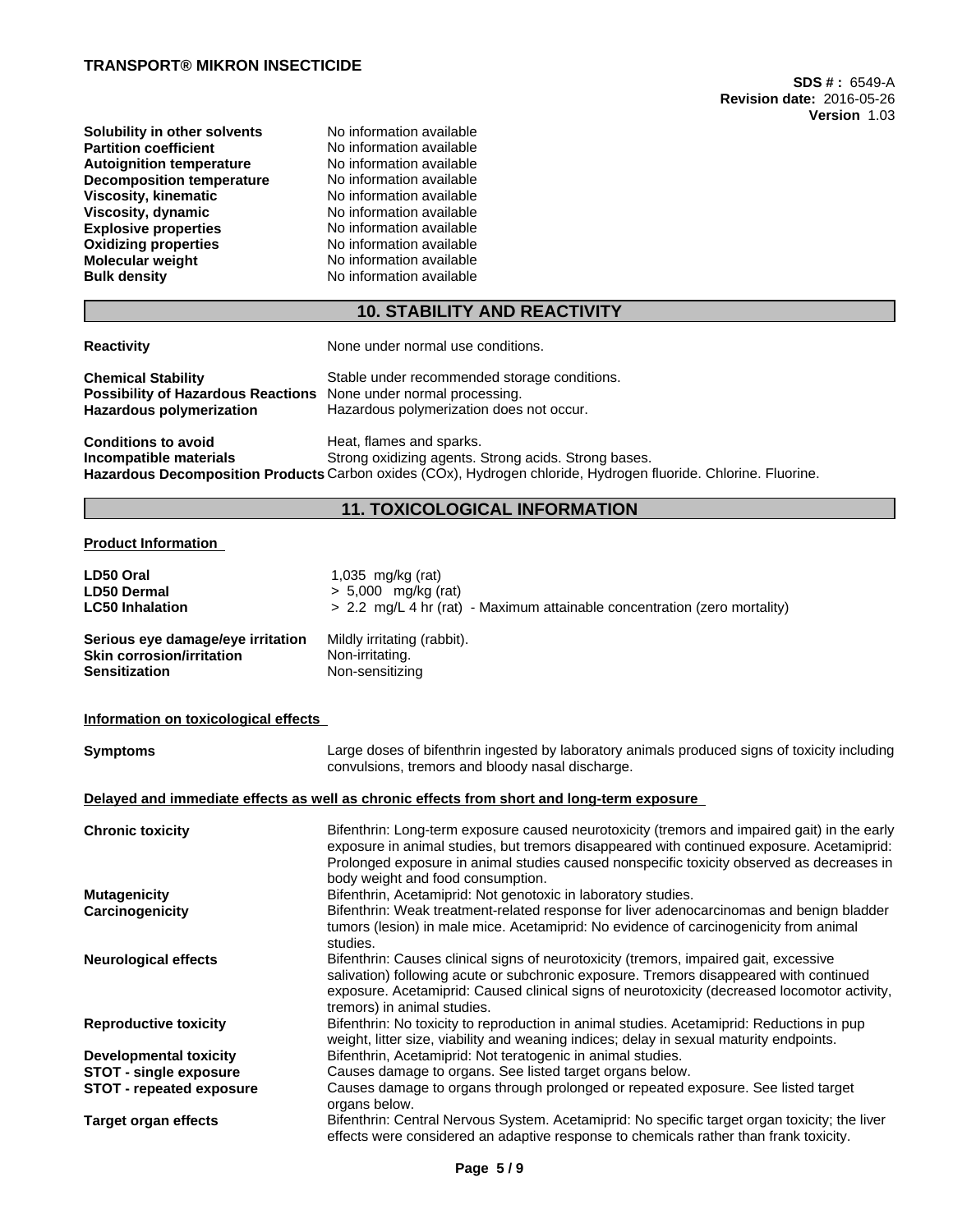### **SDS # :** 6549-A **Revision date:** 2016-05-26 **Version** 1.03

**Neurological effects** Bifenthrin: Causes clinical signs of neurotoxicity (tremors, impaired gait, excessive salivation) following acute or subchronic exposure. Tremors disappeared with continued exposure. Acetamiprid: Caused clinical signs of neurotoxicity (decreased locomotor activity, tremors) in animal studies. **Aspiration hazard** No information available.

| ASDII dUUIT HAZAI U  | <u>INU ILIIUHITAIIUH AVAIIADIU.</u> |             |             |             |
|----------------------|-------------------------------------|-------------|-------------|-------------|
| <b>Chemical name</b> | <b>ACGIF</b>                        | <b>IARC</b> | NITD<br>. . | <b>OSHA</b> |
| Acetamiprid          |                                     | Group 2A    |             |             |
| 135410-20-7          |                                     |             |             |             |

# **12. ECOLOGICAL INFORMATION**

# **Ecotoxicity**

| <b>Bifenthrin (82657-04-3)</b> |           |                |        |           |
|--------------------------------|-----------|----------------|--------|-----------|
| Active Ingredient(s)           | Duration  | <b>Species</b> | Value  | Units     |
| <b>Bifenthrin</b>              | 96 h LC50 | Fish           | 0.1    | $\mu$ g/L |
|                                | 72 h EC50 | Algae          | 0.822  | mg/L      |
|                                | 48 h EC50 | Crustacea      | 0.11   | $\mu$ g/L |
|                                | 21 d NOEC | Fish           | 0.012  | $\mu$ g/L |
|                                | 21 d NOEC | Crustacea      | 0.0013 | $\mu$ g/L |

| Acetamiprid (135410-20-7) |                 |                |       |       |
|---------------------------|-----------------|----------------|-------|-------|
| Active Ingredient(s)      | <b>Duration</b> | <b>Species</b> | Value | Units |
| Acetamiprid               | 72 h EC50       | Algae          | >98.3 | mg/L  |
|                           | 96 h LC50       | Fish           | >100  | mg/L  |
|                           | 48 h LC50       | Crustacea      | 49.8  | mg/L  |
|                           | 21 d NOEC       | Fish           | 19.2  | mg/L  |
|                           | 21 d NOEC       | Crustacea      |       | mg/L  |

| Persistence and degradability | Bifenthrin: Moderately persistent. Does not readily hydrolyze. Not readily biodegradable.<br>Acetamiprid: Non-persistent. Does not readily hydrolyze. Not readily biodegradable.                                           |
|-------------------------------|----------------------------------------------------------------------------------------------------------------------------------------------------------------------------------------------------------------------------|
| <b>Bioaccumulation</b>        | Bifenthrin: The substance has a potential for bioconcentration. Acetamiprid: The substance<br>does not have a potential for bioconcentration.                                                                              |
| <b>Mobility</b>               | Bifenthrin: Immobile. Not expected to reach groundwater. Acetamiprid: Moderately mobile.<br>Has some potential to reach groundwater.                                                                                       |
|                               |                                                                                                                                                                                                                            |
|                               | <b>13. DISPOSAL CONSIDERATIONS</b>                                                                                                                                                                                         |
| Waste disposal methods        | Improper disposal of excess pesticide, spray mixture, or rinsate is prohibited. If these<br>wastes cannot be disposed of by use according to label instructions, contact appropriate<br>disposal authorities for guidance. |

# **14. TRANSPORT INFORMATION**

| <u>DOT</u>                  | This material is not a hazardous material as defined by U.S. Department of Transportation<br>at 49 CFR Parts 100 through 185. |
|-----------------------------|-------------------------------------------------------------------------------------------------------------------------------|
| <b>TDG</b>                  | Classification below is only applicable when shipped by vessel and is not applicable when                                     |
| UN/ID no                    | shipped by road or rail only.                                                                                                 |
| <b>Proper Shipping Name</b> | UN3082                                                                                                                        |
| <b>Hazard class</b>         | Environmentally hazardous substance, liquid, n.o.s.                                                                           |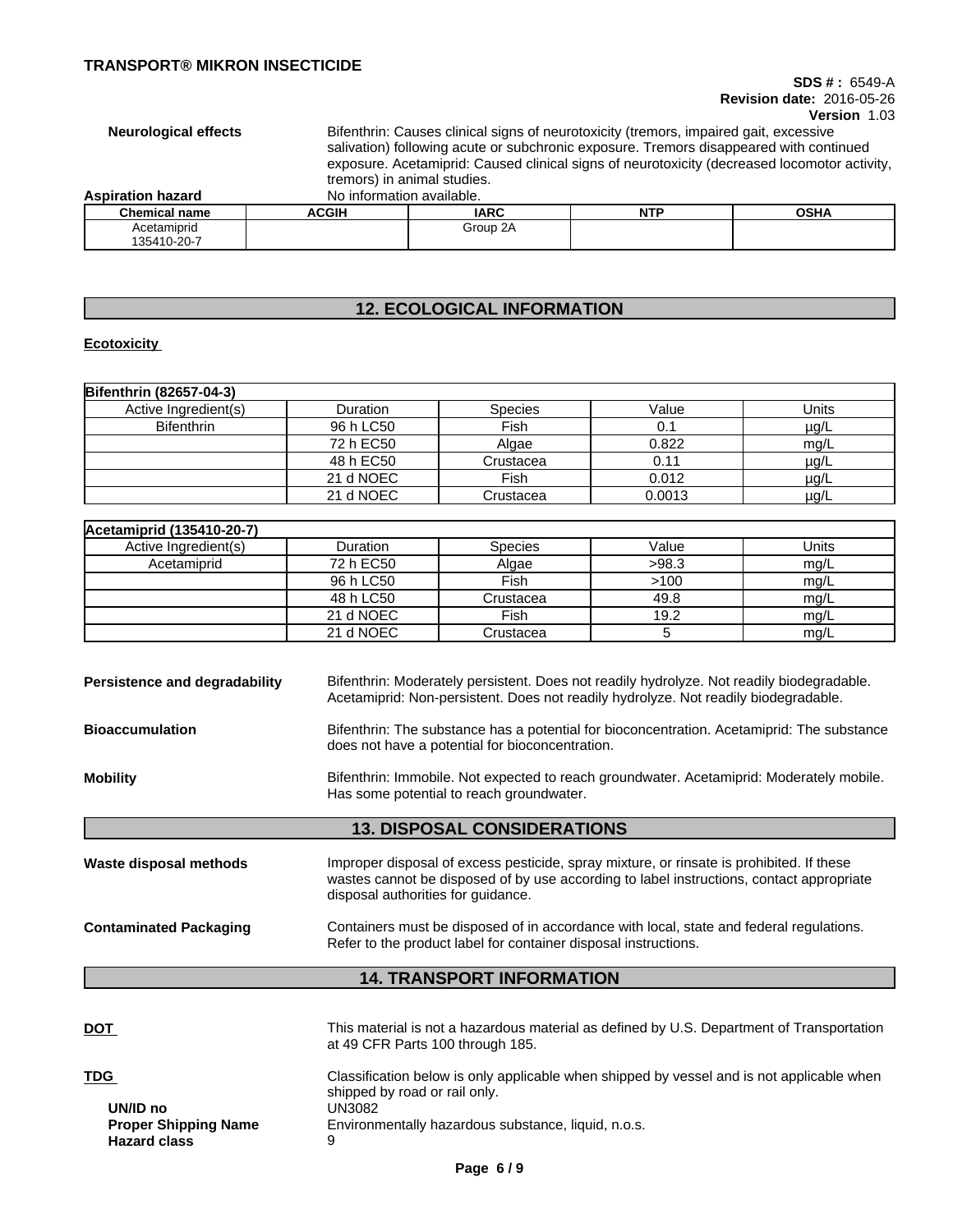## **TRANSPORT® MIKRON INSECTICIDE**

| <b>Packing Group</b><br><b>Marine Pollutant</b> | $\mathbf{III}$<br>Bifenthrin.                                                              |
|-------------------------------------------------|--------------------------------------------------------------------------------------------|
| <b>Description</b>                              | UN3082, Environmentally hazardous substance, liquid, n.o.s. (Bifenthrin), 9, PGIII, Marine |
|                                                 | Pollutant                                                                                  |
|                                                 |                                                                                            |
| ICAO/IATA                                       |                                                                                            |
| UN/ID no                                        | <b>UN3082</b>                                                                              |
| <b>Proper Shipping Name</b>                     | Environmentally hazardous substance, liquid, n.o.s.                                        |
| <b>Hazard class</b>                             | 9                                                                                          |
| <b>Packing Group</b>                            | Ш                                                                                          |
| <b>Description</b>                              | UN3082, Environmentally hazardous substance, liquid, n.o.s. (Bifenthrin), 9, PGIII, Marine |
|                                                 | Pollutant                                                                                  |
| IMDG/IMO                                        |                                                                                            |
| UN/ID no                                        | <b>UN3082</b>                                                                              |
| <b>Proper Shipping Name</b>                     | Environmentally hazardous substance, liquid, n.o.s.                                        |
| <b>Hazard class</b>                             | 9                                                                                          |
| <b>Packing Group</b>                            | Ш                                                                                          |
| EmS No.                                         | $F-A, S-F$                                                                                 |
| <b>Marine Pollutant</b>                         | <b>Bifenthrin</b>                                                                          |
| <b>Description</b>                              | UN3082, Environmentally hazardous substance, liquid, n.o.s. (Bifenthrin), 9, PGIII, Marine |
|                                                 | Pollutant                                                                                  |

# **15. REGULATORY INFORMATION**

# **U.S. Federal Regulations**

## **SARA 313**

Section 313 of Title III of the Superfund Amendments and Reauthorization Act of 1986 (SARA). This product contains a chemical or chemicals which are subject to the reporting requirements of the Act and Title 40 of the Code of Federal Regulations, Part 372:

| <b>Chemical name</b>            | <b>CAS-No</b> | Weight % | <b>SARA</b><br>313<br>--<br><b>Threshold</b><br>Values<br>-70 |
|---------------------------------|---------------|----------|---------------------------------------------------------------|
| <b>Bifenthrin</b><br>82657-04-3 | 82657-04-3    |          | ں ،                                                           |

### **SARA 311/312 Hazard Categories**

| Acute health hazard               | Yes |
|-----------------------------------|-----|
| <b>Chronic health hazard</b>      | Yes |
| Fire hazard                       | N٥  |
| Sudden release of pressure hazard | N٥  |
| <b>Reactive Hazard</b>            | No  |

# **Clean Water Act**

This product does not contain any substances regulated as pollutants pursuant to the Clean Water Act (40 CFR 122.21 and 40 CFR 122.42)

# **CERCLA**

This material, as supplied, does not contain any substances regulated as hazardous substances under the Comprehensive Environmental Response Compensation and Liability Act (CERCLA) (40 CFR 302) or the Superfund Amendments and Reauthorization Act (SARA) (40 CFR 355). There may be specific reporting requirements at the local, regional, or state level pertaining to releases of this material

### *FIFRA Information*

This chemical is a pesticide product registered by the Environmental Protection Agency and is subject to certain labeling requirements under federal pesticide law. These requirements differ from the classification criteria and hazard information required for safety data sheets, and for workplace labels of non-pesticide chemicals. Following is the hazard information as *required on the pesticide label:*

### *CAUTION*

*Harmful if swallowed. Causes moderate eye irritation. This pesticide is extremely toxic to wildlife, fish, and aquatic invertebrates.*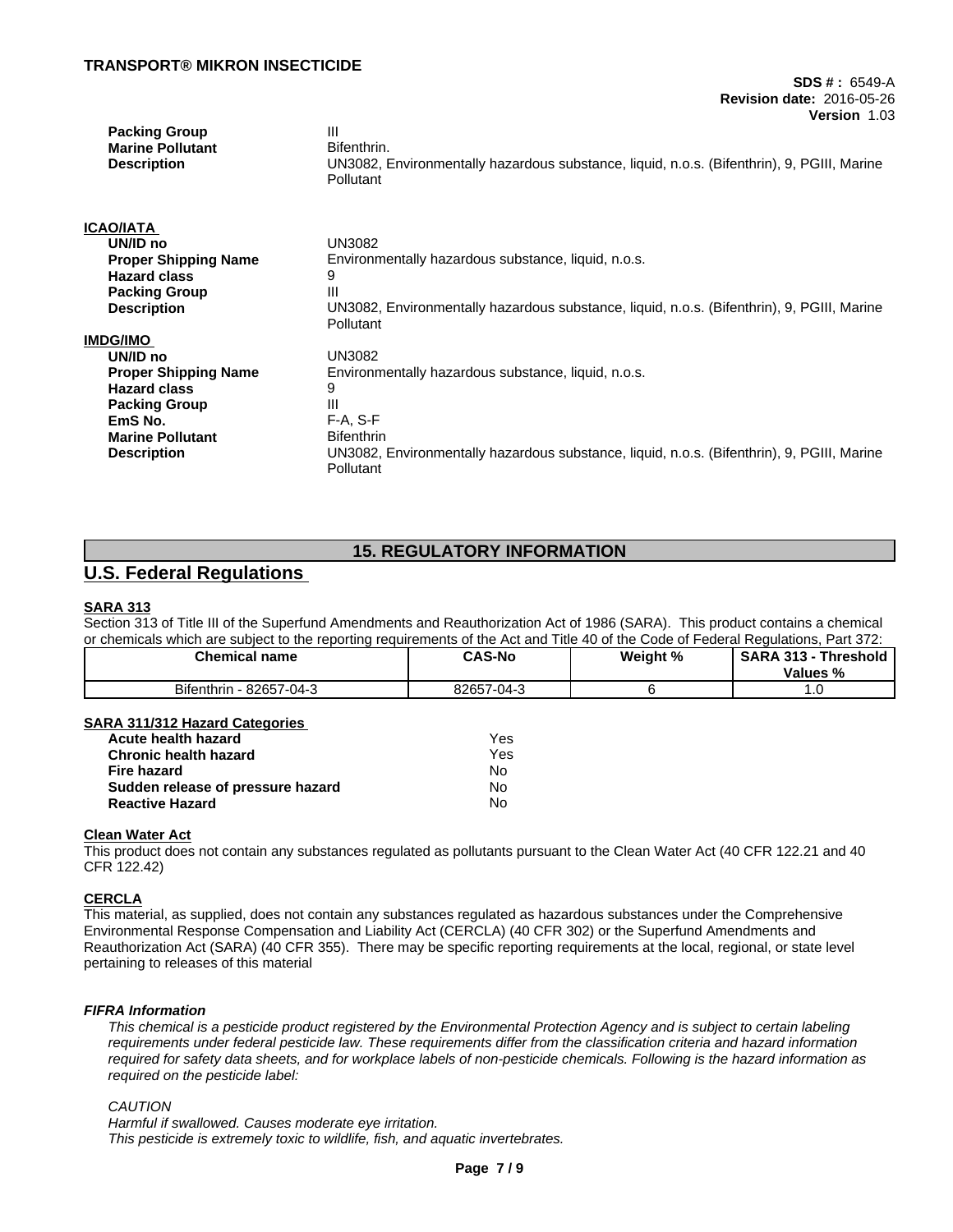# **US State Regulations**

### **California Proposition 65**

This product does not contain any Proposition 65 chemicals.

# **U.S. State Right-to-Know Regulations**

| <b>Chemical name</b>                                 | <b>New</b><br>Jersev | massachusetts | Pennsvlvania |
|------------------------------------------------------|----------------------|---------------|--------------|
| <b>Bifenthrin</b><br>the contract of the contract of |                      |               |              |
| 0.2 <sup>o</sup><br>-04<br>32007<br>.                |                      |               |              |

# **International Inventories**

| <b>Chemical name</b>              | <b>TSCA</b><br>States) | <b>DSL</b><br>(United   (Canada) | <b>EINECS/ELINC</b><br>S (Europe) | <b>ENCS</b><br>(Japan) | China<br>(IECSC) | <b>KECL (Korea)</b> | <b>PICCS</b><br>(Philippines) | <b>AICS</b><br>(Australia) |
|-----------------------------------|------------------------|----------------------------------|-----------------------------------|------------------------|------------------|---------------------|-------------------------------|----------------------------|
| <b>Bifenthrin</b><br>82657-04-3   |                        |                                  |                                   |                        |                  | ⌒                   |                               |                            |
| Acetamiprid<br>135410-20-7        |                        |                                  |                                   |                        |                  | ∧                   |                               |                            |
| Propylene Carbonate S<br>108-32-7 | Χ                      |                                  | ⋏                                 | ⌒                      |                  | ⌒                   | ⌒                             | ⌒                          |

**Mexico - Grade** Moderate risk, Grade 2

| <b>Chemical name</b> | <b>Mexico - Pollutant Release and</b><br><b>Transfer Register - Reporting</b><br><b>Emissions for Fabrication, Process</b><br>or Use - Threshold Quantities | <b>Pollutant Release and Transfer</b><br><b>Register - Reporting Emissions -</b><br><b>Threshold Quantities</b> |
|----------------------|-------------------------------------------------------------------------------------------------------------------------------------------------------------|-----------------------------------------------------------------------------------------------------------------|
| <b>Bifenthrin</b>    | 100                                                                                                                                                         | $100$ kg/yr                                                                                                     |
|                      | 2500 kg/yr                                                                                                                                                  |                                                                                                                 |

**WHMIS Hazard Class** D2A - Very toxic materials



# **16. OTHER INFORMATION**

| <b>NFPA</b> | <b>Health</b><br>Hazards                | <br>lFlammabilitv | <b>Instability</b> | . .<br>Hazards<br>Special |
|-------------|-----------------------------------------|-------------------|--------------------|---------------------------|
| <b>HMIS</b> | <b>Health</b><br>$^{\wedge}$<br>Hazards | .<br>Flammabilitv | 'hvsical hazard    | Protection<br>sonal       |

**Revision date:** 2016-05-26

**Reason for revision:** (M)SDS sections updated

### **Disclaimer**

**FMC Corporation believes that the information and recommendations contained herein (including data and statements) are accurate as of the date hereof. NO WARRANTY OF FITNESS FOR ANY PARTICULAR PURPOSE, WARRANTY OF MERCHANTABILITY OR ANY OTHER WARRANTY, EXPRESSED OR IMPLIED, IS MADE CONCERNING THE INFORMATION** PROVIDED HEREIN. The information provided herein relates only to the specified product designated and may not be applicable where such product is used in combination with any other materials or in any process. Use of this product is regulated by the U.S. Environmental Protection Agency (EPA). It is a violation of Federal law to use this product in a manner inconsistent with its labeling. Further, since the conditions and methods of use are beyond the control of FMC